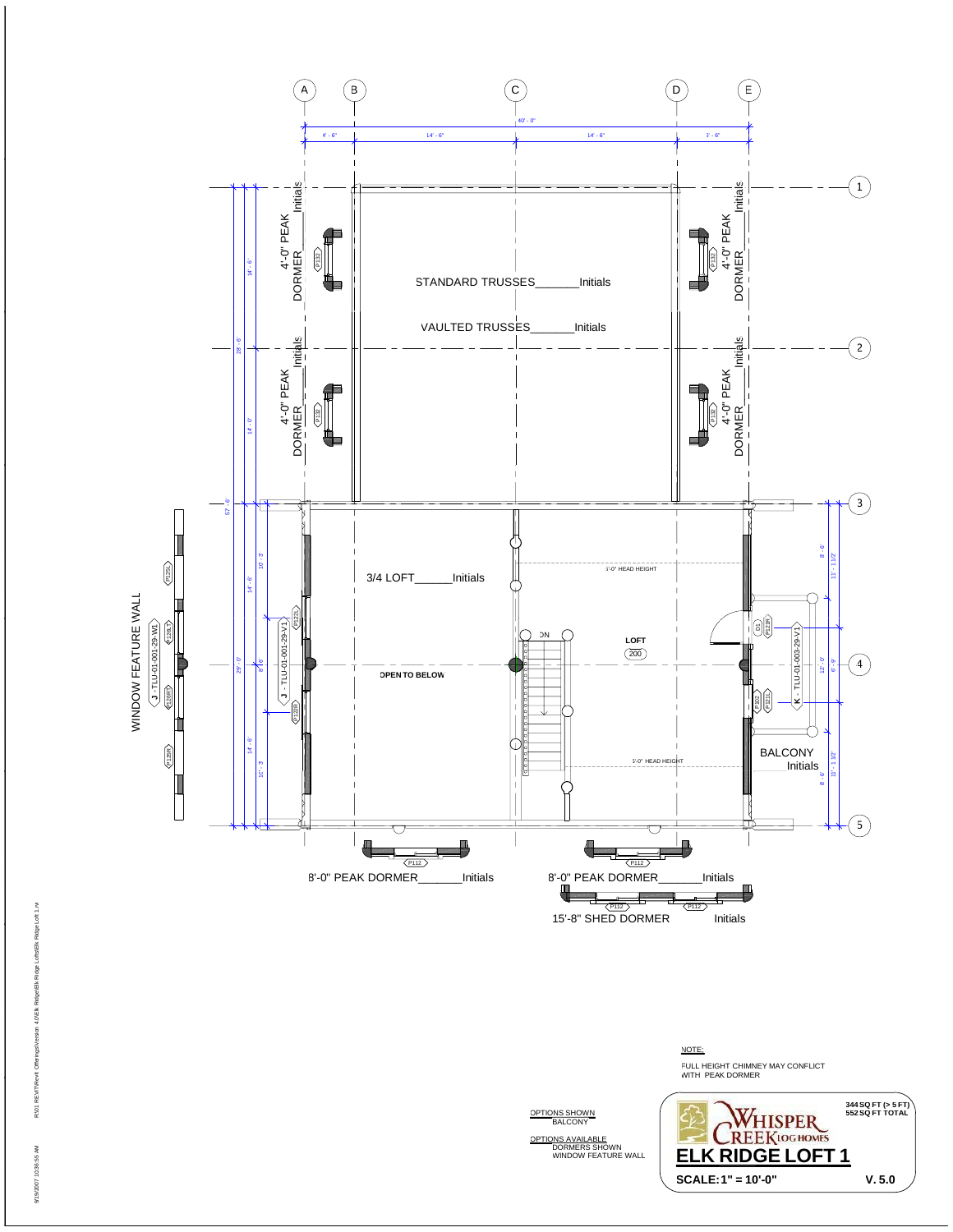

NOTE: FULL HEIGHT CHIMNEY MAY CONFLICT<br>WITH PEAK DORMER **344 SQ FT (> 5 FT) WHISPER**<br>REEKLOG HOMES **ELK RIDGE LOFT 2**

**SCALE:1" = 10'-0" V. 5.0**

OPTIONS SHOWN

OPTIONS AVAILABLE DORMERS SHOWN WINDOW FEATURE WALL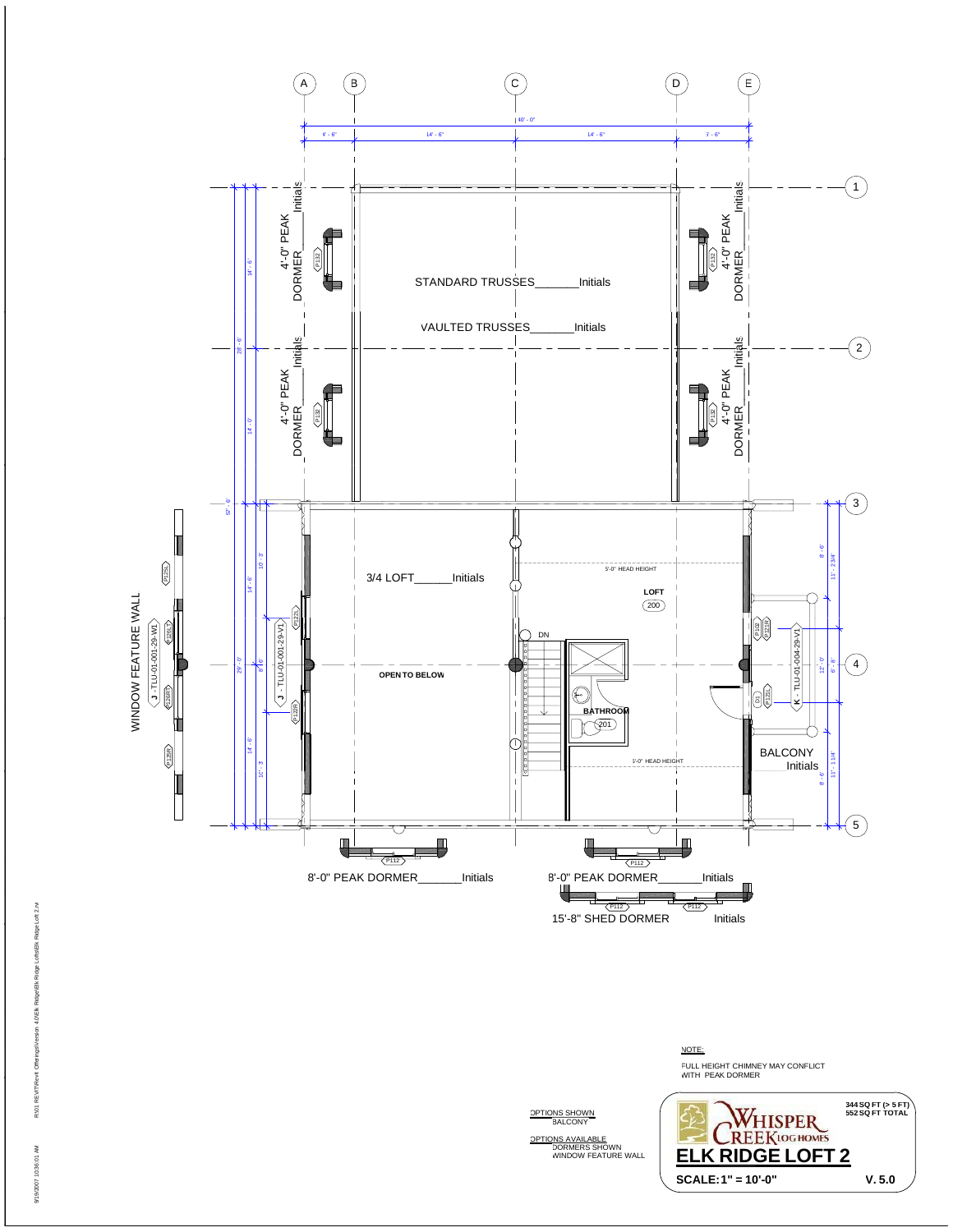

NOTE: FULL HEIGHT CHIMNEY MAY CONFLICT<br>WITH PEAK DORMER WITH PEAK DORMER<br>WITH PEAK DORMER THE ANNUAL RIGHT CHINESE RIGHT CHINESE RIGHT CHINESE RIGHT CHINNEY<br>Right PEAK DORMER<br>Right PEAK DORMER **379 SQ FT (> 5 FT) OPTIONS SHOWN BALCONY**<br>
DORMERS SHOWN<br>
DORMERS SHOWN<br>
DORMERS SHOWN<br>
WINDOW FEATURE WALL **FLK RIDGE LOFT 3 ELK RIDGE LOFT 3** 

**SCALE:1" = 10'-0" V. 5.0**